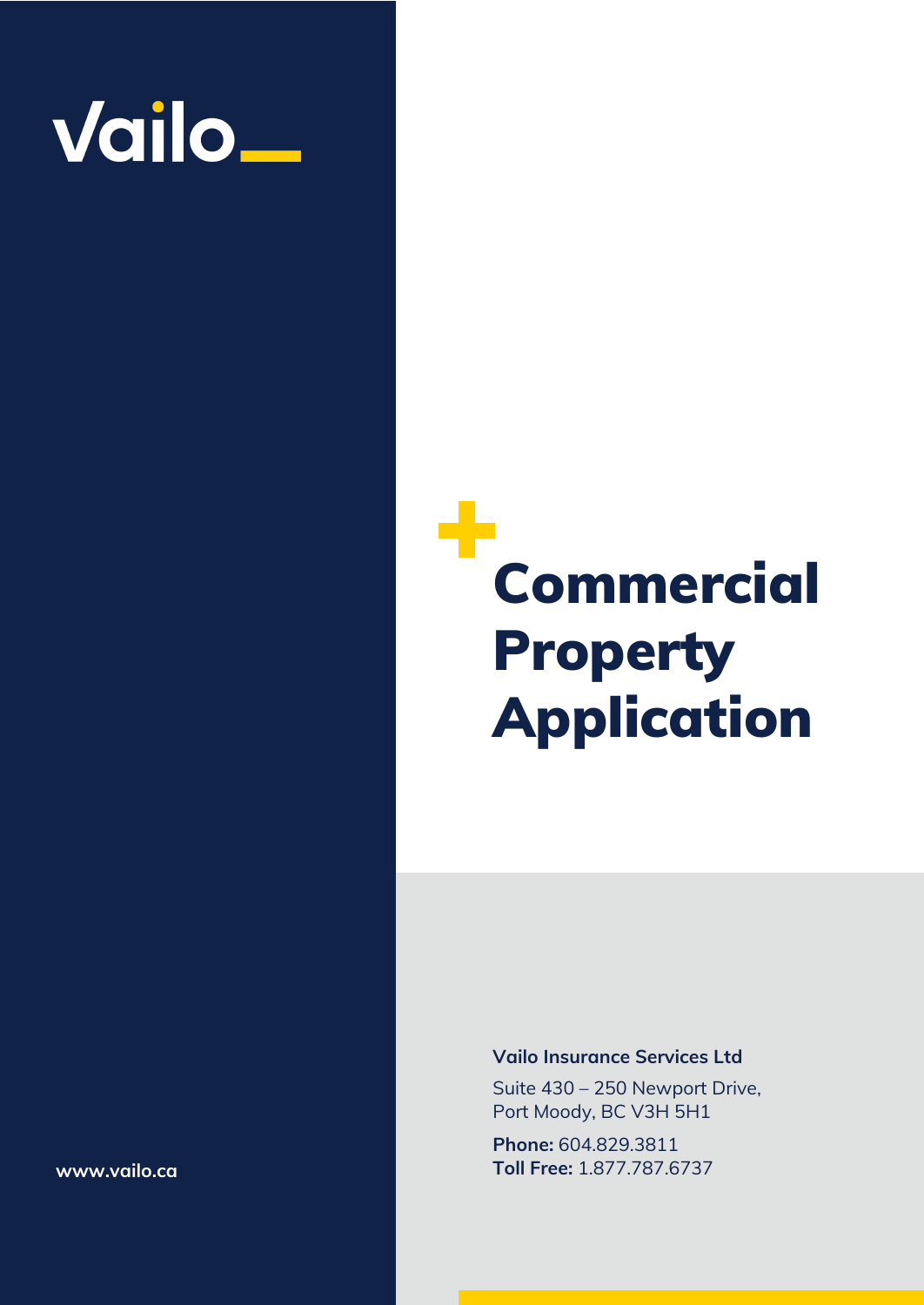

### **COMMERCIAL PROPERTY APPLICATION**

#### **GENERAL INFORMATION**

×

| Broker:                                            | Contact Person:                                                       | Phone:                       |
|----------------------------------------------------|-----------------------------------------------------------------------|------------------------------|
| Name of Applicant(s) – including all subsidiaries: |                                                                       |                              |
|                                                    |                                                                       |                              |
| Is the Applicant(s) new to the broker:             | $\Box$ No $\Box$ Yes<br>If no, how long have you known the Applicant: |                              |
| Mailing Address:                                   |                                                                       | Postal Code:                 |
| <b>Risk Location Address:</b>                      |                                                                       | Postal Code:                 |
| Website (if applicable):                           |                                                                       | Number of Years in Business: |
| <b>Business Operations:</b>                        |                                                                       |                              |
| Previous Insurer:                                  |                                                                       |                              |
| Expiry Date:                                       | <b>Expiring Premium:</b>                                              |                              |

### **PROPERTY UNDERWRITING INFORMATION (COMPLETE FOR EACH LOCATION COVERED)**

| Insured's Occupancy:                                                    |                                           |                          | Other Occupancies: |                      |                              |                      | Year built:       |      |
|-------------------------------------------------------------------------|-------------------------------------------|--------------------------|--------------------|----------------------|------------------------------|----------------------|-------------------|------|
| If over 30 years old, have there been any updates to the building:      |                                           |                          |                    | $\Box$ No $\Box$ Yes |                              |                      |                   |      |
|                                                                         | If yes, Dates and Extent of Updates:      |                          | Roof:              |                      |                              |                      |                   |      |
|                                                                         |                                           |                          | Wiring:            |                      |                              |                      |                   |      |
|                                                                         |                                           |                          | Plumbing:          |                      |                              |                      |                   |      |
|                                                                         |                                           |                          | Heating:           |                      |                              |                      |                   |      |
| Is any portion of this building vacant, unoccupied or under renovation? |                                           |                          |                    |                      |                              |                      |                   |      |
| Adjacent Exposures:                                                     |                                           |                          |                    |                      |                              |                      |                   |      |
| Indicate the following:                                                 | <b>Wall Construction:</b>                 | $\Box$ Frame             |                    |                      | $\Box$ Brick and Wood Frame  |                      | $\Box$ Masonry    |      |
|                                                                         |                                           | $\Box$ Non-Combustible   |                    |                      | $\Box$ Fire Resistive        |                      | $\Box$ Other:     |      |
|                                                                         | <b>Roof Construction:</b>                 | $\Box$ Wood Joist        |                    |                      | $\Box$ Plank on Timber       |                      | $\Box$ Steel Deck |      |
|                                                                         |                                           | $\Box$ Concrete on Steel |                    |                      | $\Box$ Reinforced Concrete   |                      | $\Box$ Other:     |      |
| Height of Building:                                                     | Heating Type:                             | $\Box$ Forced Air        |                    | $\Box$ Boiler        | $\Box$ Electric              |                      | $\Box$ Other:     |      |
| Total Building:                                                         | Applicant's Sqft:                         |                          |                    |                      | <b>Building Sprinklered:</b> | $\Box$ No $\Box$ Yes |                   | $\%$ |
| Burglary Alarm System:                                                  | $\Box$ Yes $\Box$ No                      | $\Box$ Monitored         | $\Box$ Local       | $\Box$ None          |                              |                      |                   |      |
| Do you have any flammable / combustible liquids on your premises?       |                                           |                          |                    |                      | $\Box$ No $\Box$ Yes         |                      |                   |      |
|                                                                         | If yes, how much and how are they stored? |                          |                    |                      |                              |                      |                   |      |
| General Housekeeping:                                                   |                                           | $\Box$ Excellent         | $\Box$ Good        | $\Box$ Fair          | $\Box$ Poor                  |                      |                   |      |
| Physical Condition:                                                     |                                           | $\Box$ Excellent         | $\Box$ Good        | $\Box$ Fair          | $\Box$ Poor                  |                      |                   |      |
| <b>Financial Position:</b>                                              |                                           | $\Box$ Excellent         | $\Box$ Good        | $\Box$ Fair          | $\Box$ Poor                  |                      |                   |      |
| Neighborhood:                                                           |                                           | $\Box$ Excellent         | $\Box$ Good        | $\Box$ Fair          | $\Box$ Poor                  |                      |                   |      |

#### **CRIME UNDERWRITING INFORMATION**

 $\overline{\phantom{a}}$ 

| How many employees do you have on payroll?              | How many of those employees would normally handle money? |
|---------------------------------------------------------|----------------------------------------------------------|
| $\Box$ No $\Box$ Yes<br>Do you have a safe on premises? | If yes, is it ULC approved and what class?               |
| How often are bank deposits made?                       | How is the deposit conveyed (on foot, by auto)?          |
| Who conveys the deposit to the bank?                    | What is the maximum amount conveyed?                     |